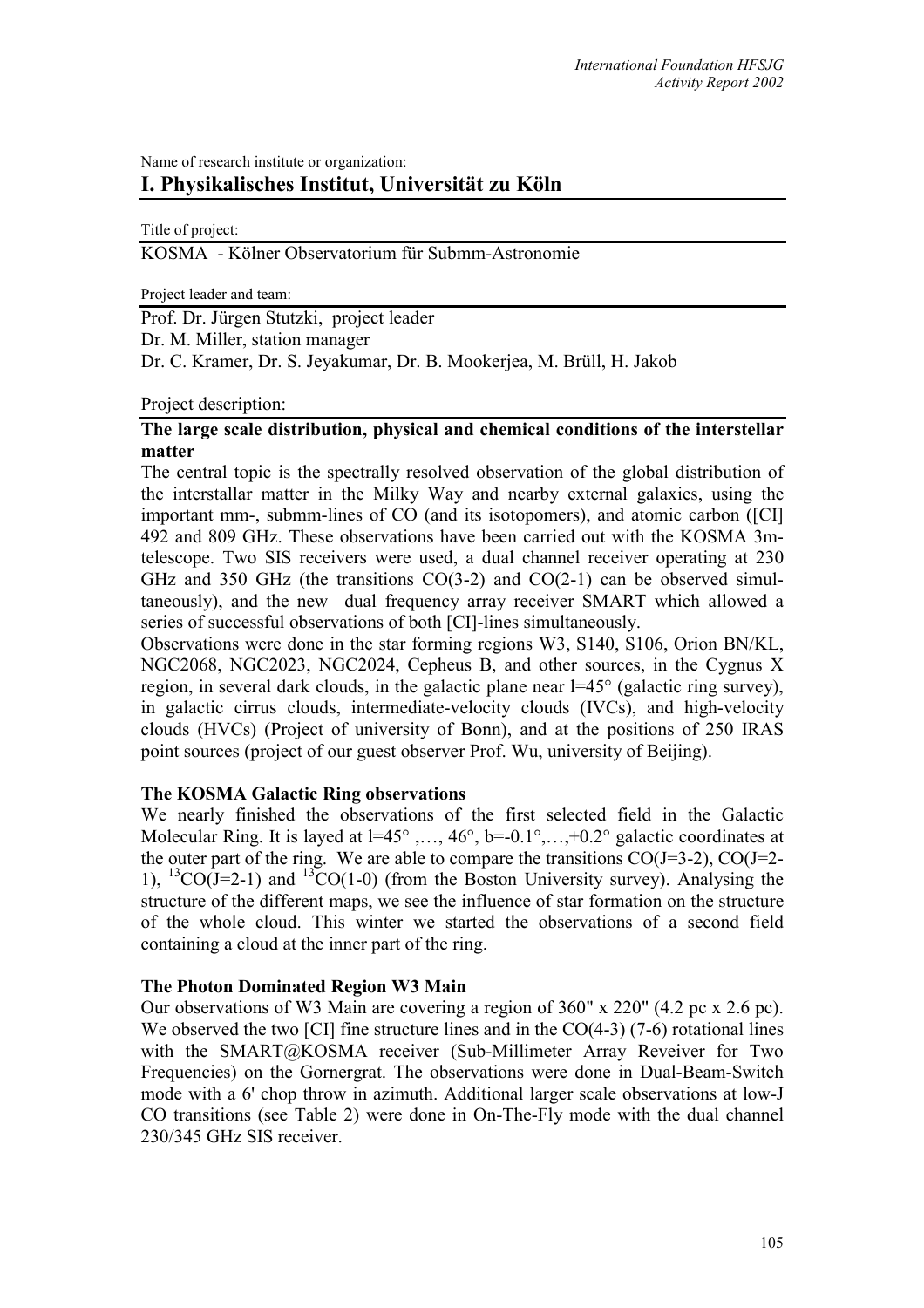| Species                                         | Transition            | Frequency[GHz]   Points |      | Beamwidth ["] |
|-------------------------------------------------|-----------------------|-------------------------|------|---------------|
| $\rm ^{13}CO$                                   | $J = 3 \rightarrow 2$ | 330.588                 | 1091 |               |
| CO                                              | $J = 3 \rightarrow 2$ | 345.796                 | 1091 | 85            |
| CO                                              | $J = 4 \rightarrow 3$ | 461.041                 | 192  |               |
|                                                 | $J = 7 \rightarrow 6$ | 806.652*                | 192  | 42            |
| $\overset{\rm CO}{\underset{\rm C^0}{\rm C^0}}$ | ${}^{5}P_0$           | 492.1607*               | 192  | 55            |
|                                                 | $\mathbf{p}$          | 809.3420 <sup>*</sup>   | 192  |               |

\* Simultaneous observation

#### Table: KOSMA observational parameters

### **Cygnus X**

Cygnus X is one the most active, nearby Giant Molecular Cloud (GMC) complex with ongoing high-mass star formation. In order to investigate the relationship between the global GMC complex structure and the star formation activity, we draw the global view of the high-density regions of Cygnus X based on a complete  ${}^{13}CO(3 2/(2-1)$  survey with KOSMA. We also started large scale [CI] 1-0 and 2-1 observations of selected regions in Cygnus X during the winter period 2002/2003.



Left panel: Extinction map derived from 2MASS data for the Cygnus X region. The dotted polygon boxes correspond to a total area of  $\sim 8$  square degrees to be mapped in <sup>13</sup>CO with KOSMA. Right panel: Close-up view of the Cyg-North/DR21 complex. The image displays the MSX 8.3 µm emission. The white contour map shows the total integrated intensity in  ${}^{13}CO(3-2)$  already imaged with KOSMA. The triangles display 33 compact millimeter sources which are high-mass protostar candidates.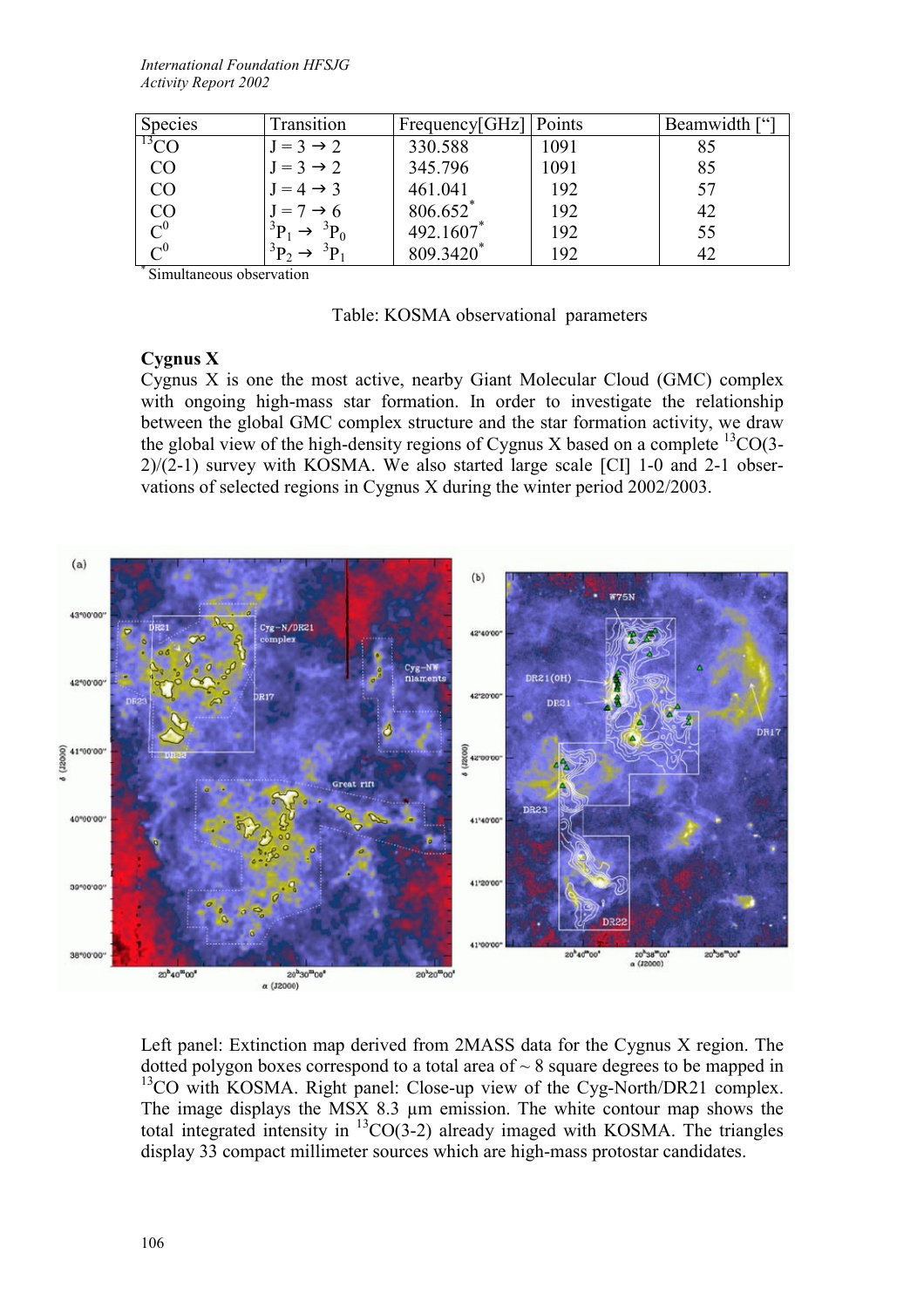# **Galactic Cirrus clouds, IVCS, and HVCs**

For this ongoing project of the Radio Astronomical Institute of the University of Bonn we made observations of  ${}^{12}CO(3-2)$ , (2-1) and the [CI] transitions at 492Ghz and 809 GHz in the Draco nebula. Several excellent submm-weather periods allowed to map 4 extented parts of the cloud in the [CI](1-0)-line. This was the first time that the lower [CI] transition was observed in galactic cirrus clouds.

Key words:

Interstellar matter, ISM, PDR, millimeter, submillimeter wave telescope, SIS reciever, array reciever

Internet data bases:

http://www.ph1.uni-koeln.de/gg

### Collaborating partners/networks:

Astronomisches Institut der Universität Bonn, MPI für Radioastronomie Bonn, Universität Bern, Institut für angewandte Physik, Center of Astrophysics, Boston, USA, Observertoire de Bordeaux

Scientific publications and public outreach 2002 (KOSMA relevant only):

## **Refereed journal articles**

Ossenkopf, V. and Mac Low, M.-M., Turbulent velocity structure in molecular clouds A&A **390**, 307, 2002.

Ossenkopf, V., Molecular line emission from turbulent clouds, A&A, **391**, 295, 2002.

Schneider, N., Simon, R., Kramer, C., Stutzki, J. and Bontemps, S., A multiwavelength study of the S106 region. I. Structure and dynamics of the molecular gas , A&A, **384**, 225, 2002.

## **Conference papers**

Kramer, C., Alves, J., and Lada C., The Physical Structure of a Prestellar Core in IC 5146, The Origins of Stars and Planets: The VLT View. Proceedings of the ESO Workshop held in Garching, Germany, 24-27 April 2001, **45**., 45, 2002.

Address:

1. Physikalisches Institut Universität zu Köln Zülpicher Str. 77 D-50937 Köln

Contacts:

Jürgen Stutzki (observatory director) Martin Miller (station manager) Tel.: +49 221 470 3494 Tel.: +49 221 470 3558 Fax: +49 221 470 5162 Fax: +49 221 470 5162 e-mail: [stutzki@ph1.uni-koeln.de](mailto:stutzki@ph1.uni-koeln.de) e-mail: miller@ph1.uni-koeln.de

URL: [http://www.ph1.uni-koeln](http://www.ph1.uni-koeln/)